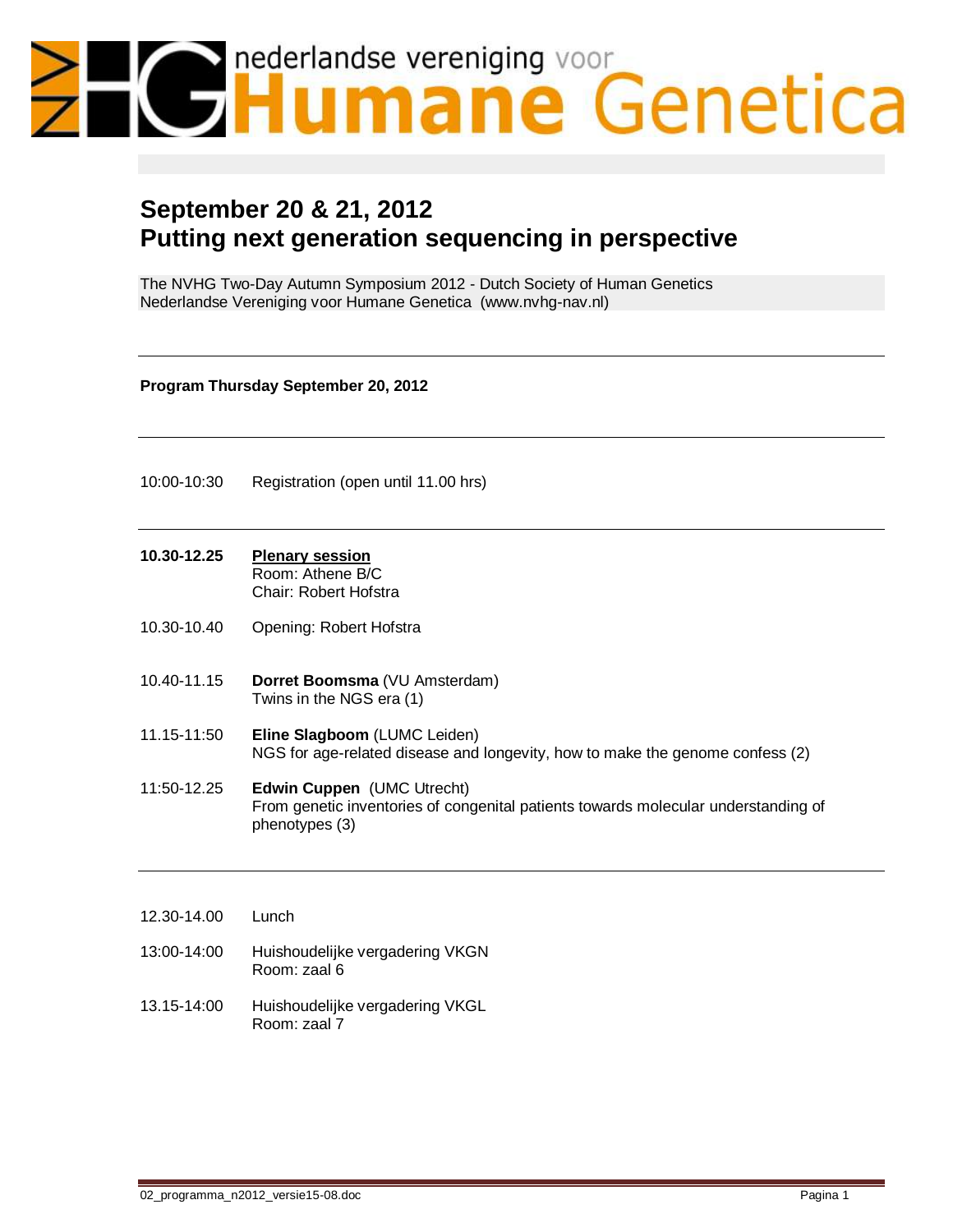### 14.00-16.00 **Parallel sessions**

| 14.00-16.00 | Symposium 1A: VKGN "Syndromes & exomes"<br>Room: Athene A<br><b>Chair: Alice Brooks</b>                                                                                           |
|-------------|-----------------------------------------------------------------------------------------------------------------------------------------------------------------------------------|
| 14.00-14.20 | Ilse Feenstra (UMC ST Radboud Nijmegen)<br>Whole exome sequencing in a diagnostic setting; experiences of clinical geneticists and<br>patients (4)                                |
| 14.20-14.40 | Jeske van Harssel (UMC Utrecht)<br>Dominant missense mutations in ABCC9 cause Cantú syndrome (5)                                                                                  |
| 14.40-15.00 | Gijs Santen (LUMC Leiden)<br>Where phenotype meets genotype: Coffin-Siris syndrome as an example (6)                                                                              |
| 15.00-15.20 | Sietske Kevelam (VU Amsterdam)<br>Exome sequencing identifies SLC19A3 mutations in young infants with an acute dramatic,<br>encephalopathy (7)                                    |
| 15.20-15.40 | <b>Suzanne Sallevelt (MUMC Maastricht)</b><br>Next-generation sequencing (NGS) in mitochondrial diseases (-)                                                                      |
| 15.40-16.00 | Bianca van den Bosch (MUMC Maastricht)<br>Exome sequencing reveals a frequent Moroccan founder mutation in SLC19A3 as a new<br>cause of early-childhood fatal Leigh syndrome (8)  |
|             |                                                                                                                                                                                   |
| 14.00-16.00 | <b>Symposium 1B: VKGL</b><br>Room: Athene B/C<br>Chair: Bert Bakker & Hans Scheffer                                                                                               |
| 14.00-14.30 | Luc Dehaspe (Universiteit Leuven, België)<br>Quality aspects of diagnostic NGS (9)                                                                                                |
| 14.30-15.00 | Elles Boon (LUMC Leiden) & Gerard te Meerman (UMC Groningen)<br>NGS & NIPD: the NITRO study (10 / 11)                                                                             |
| 15.00-15.20 | Lisenka Vissers (UMC St. Radboud Nijmegen)<br>Diagnostic Exome Sequencing in Patients with Severe Intellectual Disability (12)                                                    |
| 15.20-15.40 | Terry Vrijenhoek (UMC Utrecht)<br>Beyond NGS technology – overcoming key challenges for nation-wide implementation of<br>next-generation sequencing into routine diagnostics (13) |

J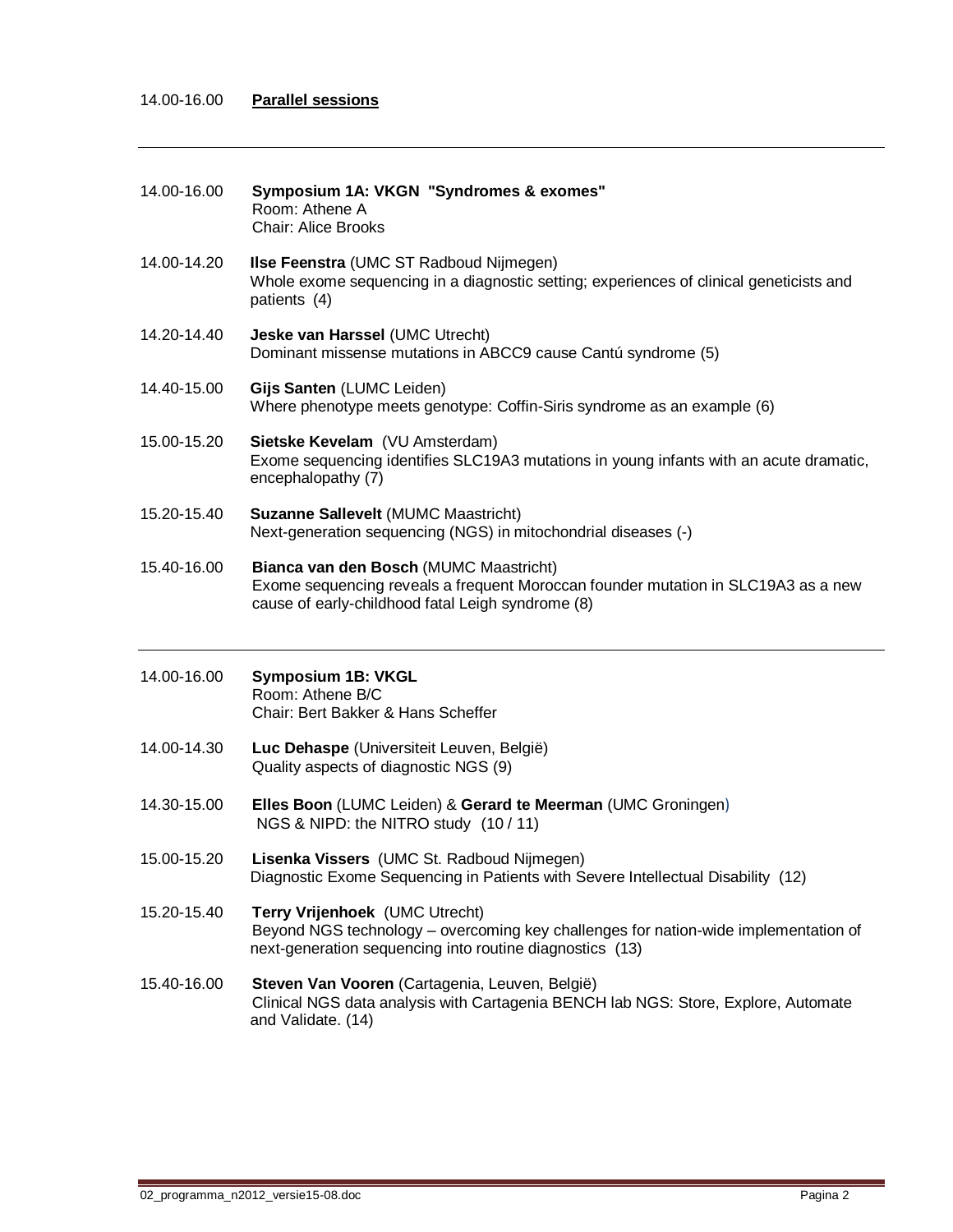| 14.00-16.00 | <b>Symposium 1C: NACGG</b><br>Next-generation sequencing: return of incidental findings in biobanking<br>and clinical practice                             |
|-------------|------------------------------------------------------------------------------------------------------------------------------------------------------------|
|             | Room: zaal 6<br>Chair(s): Cecile Janssens + Irene van Langen                                                                                               |
| 14.00-14.20 | Helger IJntema (UMC St. Radboud Nijmegen)<br>Incidental findings from exome sequencing: what can we tell from our DNA?                                     |
| 14.20-14.40 | <b>Ellen Smets (AMC Amsterdam)</b><br>Always expect the unexpected: preferences of donors and researchers for the return of<br>results in biobank research |
| 14.40-15.00 | <b>Tessel Rigter (VU Amsterdam)</b><br>Next generation sequencing in diagnostics: exploring needs for the informed consent<br>procedure                    |
| 15.00-15.20 | <b>Annelien Bredenoord (UMC Utrecht)</b><br>Feedback of results: a menu of options                                                                         |
| 15.20-15.40 | Discussion                                                                                                                                                 |

- 16.00-17.00 Posters, coffee, tea Presenters at posters
- 17.00-18.30 **Forum discussion** in Dutch

Room: Athene B/C

Prof. dr. Bert Schadé Emeritus hoogleraar huisartsgeneeskunde

Prof. dr. Dick Willems Hoogleraar Medische Ethiek, afdeling huisartsgeneeskunde AMC / UVA, Lid Raad voor Gezondheid

Prof. mr. Simon Stolwijk Emeritus hoogleraar strafrecht

Marjolein Bos Nierpatiënten Vereniging Nederland (NVN) - Kennisgroep Erfelijke Nierziekten

| <b>Evening</b> | <b>Drinks</b> | <b>Dinner</b> | <b>Party</b> |
|----------------|---------------|---------------|--------------|
|                |               |               |              |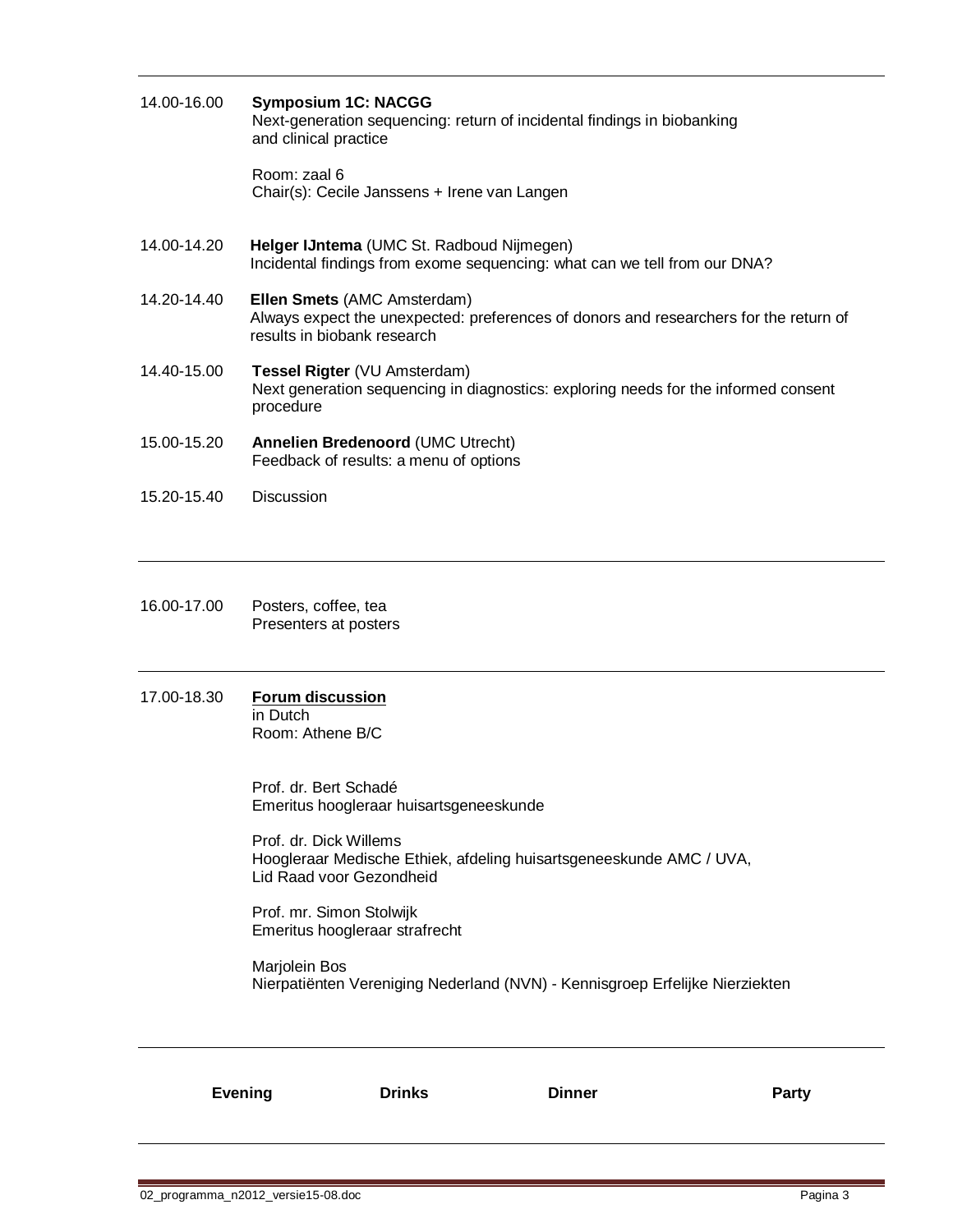### **Program Friday September 21, 2012**

| 9.00-10.00    | <b>Plenary session</b><br>Room: Athene B/C<br>Chair: Hans Kristian Ploos van Amstel                                                                          |
|---------------|--------------------------------------------------------------------------------------------------------------------------------------------------------------|
| $9.00 - 9.30$ | André Uitterlinden (Erasmus MC Rotterdam)<br>Genome-Wide Explorations in Cohort Studies (20)                                                                 |
| 9.30-10.00    | Hans Scheffer (UMC St. Radboud Nijmegen)<br>Development, validation and implementation of next generation sequencing in clinical<br>genetic diagnostics (21) |

### 10.15-11.15 **Parallel sessions**

| 10.15-11.15 | <b>Symposium 2A: Gene Discovery</b> |
|-------------|-------------------------------------|
|             | Room: Athene B/C                    |
|             | Chair: Raoul Hennekam               |

- 10.15-10.30 **Richarda de Voer** (UMC St. Radboud Nijmegen) Mutations in the Spindle Assembly Checkpoint Genes BUB1 and BUB3 Are Risk Factors for Mosaic Aneuploidy and Colorectal Cancer (22)
- 10.30-10.45 **Magdalena Harakalova** (UMC Utrecht) X-exome sequencing identifies a HDAC8 variant in a large pedigree with X-linked intellectual disability, truncal obesity, gynecomastia, hypogonadism and unusual face (23)
- 10.45-11.00 **Richard Lemmers** (LUMC Leiden) Identification of the epigenetic modifier of the D4Z4 epiallele in FSHD type 2 (24)
- 11.00-11.15 **Tjitske Kleefstra** (UMC St. Radboud Nijmegen) Disruption of an EHMT1-associated chromatin modification module causes intellectual disability (25)

### 10.15-11.15 **Symposium 2B: Pharmacogenetics** Room: Athene A Chair: Peter Devilee

- 10.15-10.30 **Marieke Coenen** (UMC St. Radboud Nijmegen) Screening of the TPMT gene before thiopurine treatment results in a lower leucopenia occurrence in patient with inflammatory bowel disease (26)
- 10.30-10.45 **Martina Wilke** (Erasmus MC Rotterdam) Assessment of CFTR function in patients with CFTR mutations of unknown clinical relevance (27)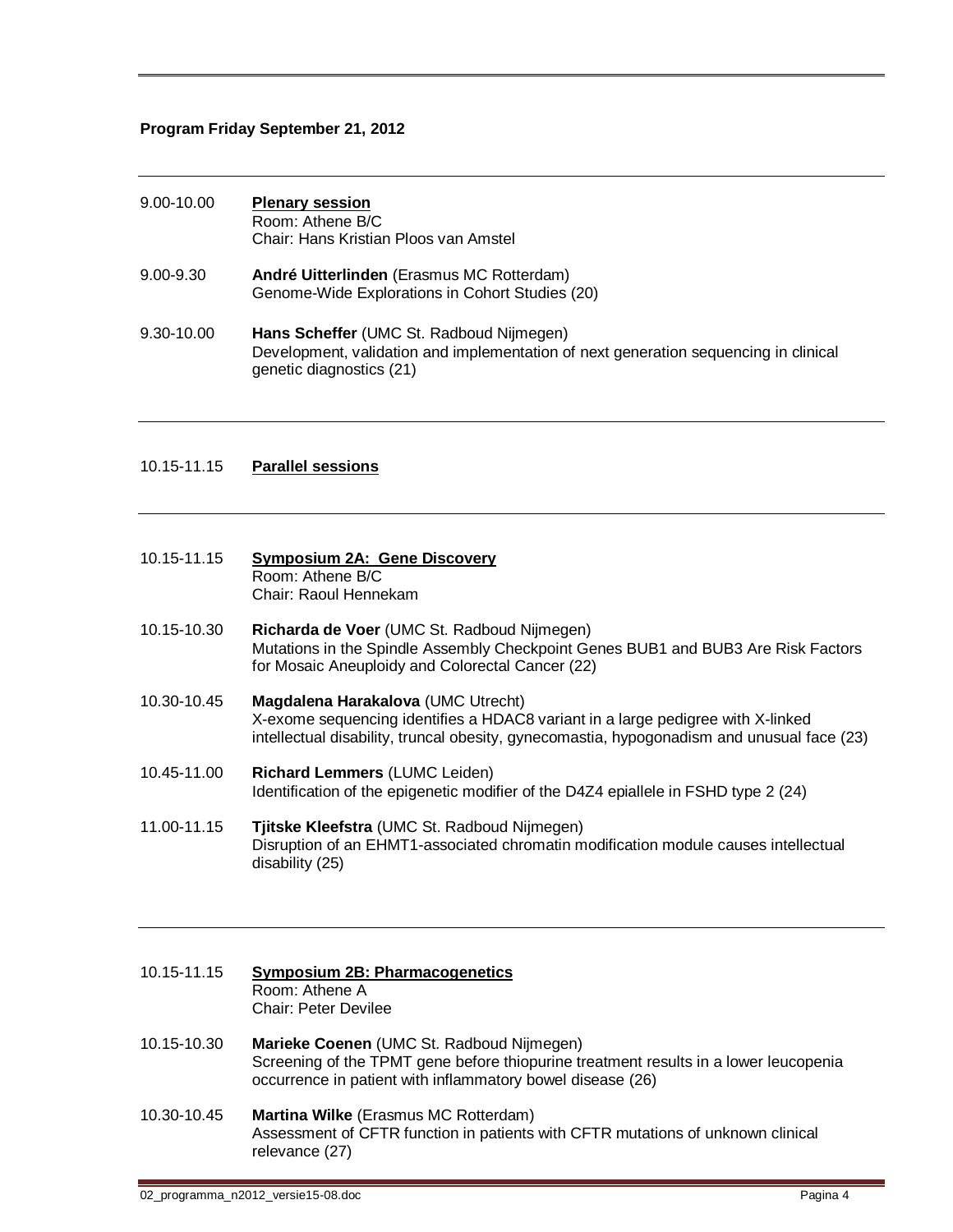- 10:45-11:00 **Elmar Tobi** (LUMC Leiden) Genome-scale characterization of DNA methylation differences after prenatal exposure to the Dutch Famine using next generation bisulfite sequencing (28)
- 11.00-11.15 **Catherina Meijer** (Erasmus MC Rotterdam) Is Direct-to-Consumer Personal Genome Testing for All Ethnicities? (29)
- 11.15-11.45 Coffee-tea break

### 11.45-12.45 **Parallel sessions**

- 11.45-12.45 **Symposium 3A: Gene function & Brain** Room: Athene A Chair: Hans van Bokhoven
- 11.45-12.00 **Grazia Mancini** (Erasmus MC Rotterdam) Mutations in Rotatin link primary cilia function to organization of the human cerebral cortex (30)
- 12.00-12.15 **Renate Hukema** (Erasmus MC Rotterdam) A new inducible mouse model for Fragile X-associated Tremor/Ataxia Syndrome (FXTAS) (31)
- 12.15-12.30 **Gea Beunders** (VU Amsterdam) C-terminal deletions of the AUTS2 locus cause distinct syndromic features and cognitive impairment (32)
- 12.30.12.45 **Erik-Jan Kamsteeg** (UMC St. Radboud Nijmegen) Mutations in ISPD cause Walker-Warburg syndrome and defective glycosylation of alpha-dystroglycan (33)
- 11.45-12.45 **Symposium 3B: Diagnostics** Room: Athene B/C Chair: Lies Hoefsloot
- 11.45-12.00 **Christian Gilissen** (UMC St. Radboud Nijmegen) Exome sequencing analysis for diagnostics (34)
- 12.00-12.15 **Isaaec Nijman** (UMC Utrecht) Bioinformatic processing of next generation sequencing data in a diagnostic setting (35)
- 12.15-12.30 **Arthur van den Wijngaard** (MUMC Maastricht) CHIP-based parallel sequencing of multiple candidate genes resolves the genetic architecture of patients with cardiomyopathy (36)